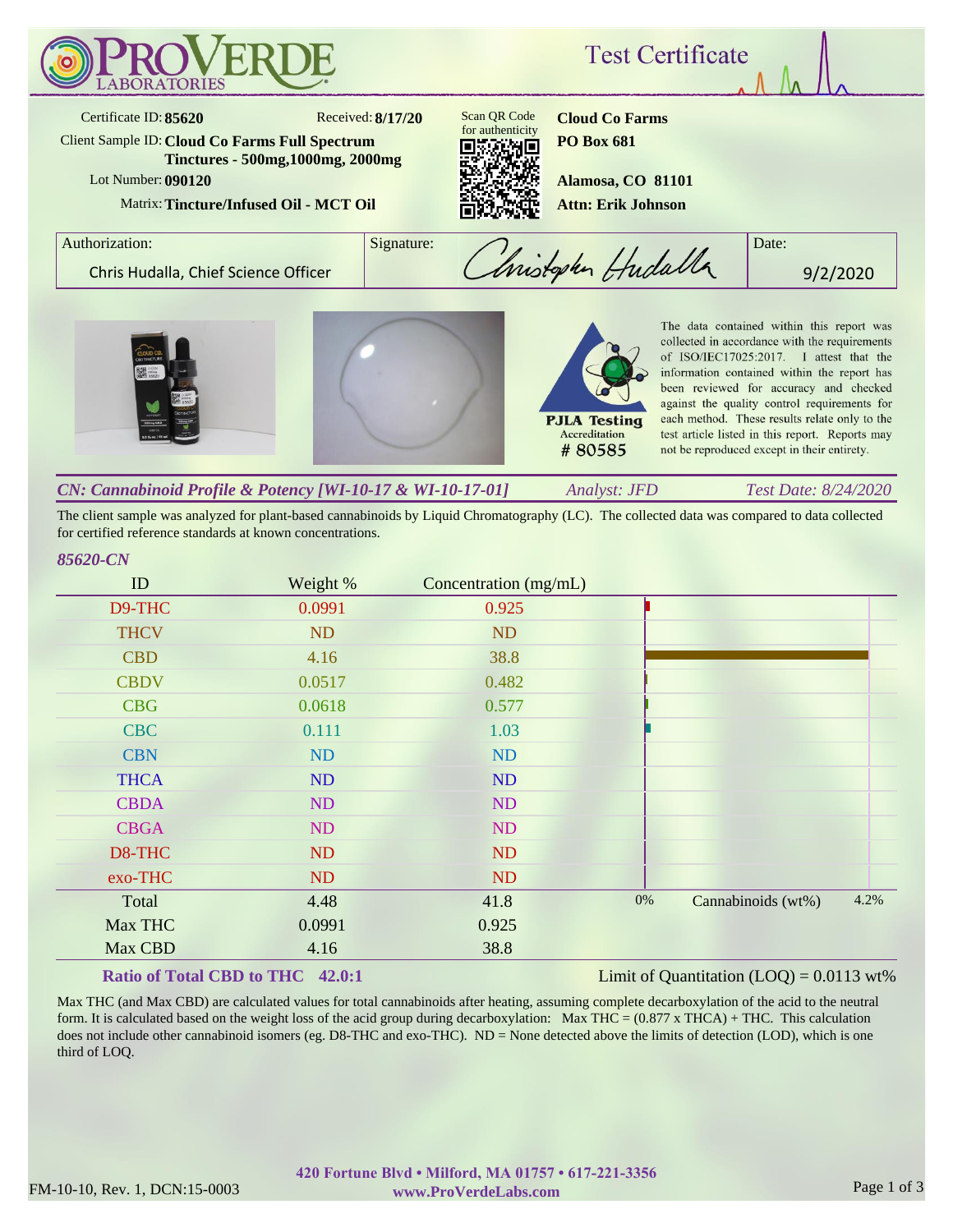|  | <b>HM: Heavy Metal Analysis [WI-10-13]</b> | <i>Analyst: CJS</i> | Test Date: 8/21/2020 |
|--|--------------------------------------------|---------------------|----------------------|
|--|--------------------------------------------|---------------------|----------------------|

This test method was performed in accordance with the requirements of ISO/IEC 17025. These results relate only to the test article listed in this report. Reports may not be reproduced except in their entirety.

| 85620-HM |         |                                     |      |     | Use Limits <sup>2</sup> ( $\mu$ g/kg) |               |
|----------|---------|-------------------------------------|------|-----|---------------------------------------|---------------|
| Symbol   | Metal   | Conc. $\frac{1}{\mu}$ ( $\mu$ g/kg) | RL   | All | Ingestion                             | <b>Status</b> |
| As       | Arsenic | ND                                  | 50.0 | 200 | 1,500                                 | <b>PASS</b>   |
| Cd       | Cadmium | ND                                  | 50.0 | 200 | 500                                   | <b>PASS</b>   |
| Hg       | Mercury | ND                                  | 50.0 | 100 | 1,500                                 | <b>PASS</b>   |
| Pb       | Lead    | ND                                  | 50.0 | 500 | 1,000                                 | <b>PASS</b>   |

1) ND = None detected to Lowest Limits of Detection (LLD)

2) MA Dept. of Public Health: Protocol for MMJ and MIPS, Exhibit 4(a) for all products.

3) USP exposure limits based on daily oral dosing of 1g of concentrate for a 110 lb person.

| <b>PST: Pesticide Analysis [WI-10-11]</b> | <i><b>Analyst: CJR</b></i> | <b>Test Date: 9/1/2020</b> |
|-------------------------------------------|----------------------------|----------------------------|
|                                           |                            |                            |

The client sample was anlayzed for pesticides using Liquid Chromatography with Mass Spectrometric detection (LC/MS/MS). The method used for sample prep was based on the European method for pesticide analysis (EN 15662).

*85620-PST*

| Analyte            | CAS           | Result    | Units | <b>LLD</b> | Limits (ppb) | <b>Status</b> |
|--------------------|---------------|-----------|-------|------------|--------------|---------------|
| Abamectin          | 71751-41-2    | ND        | ppb   | 0.20       | 300          | <b>PASS</b>   |
| Spinosad           | 168316-95-8   | ND        | ppb   | 0.10       | 3000         | <b>PASS</b>   |
| Pyrethrin          | 8003-34-7     | ND        | ppb   | 0.10       | 1000         | <b>PASS</b>   |
| Trifloxystrobin    | 141517-21-7   | ND        | ppb   | 0.10       | 30000        | <b>PASS</b>   |
| Spirotetramat      | 203313-25-1   | ND        | ppb   | 0.10       | 13000        | <b>PASS</b>   |
| Spiromesifen       | 283594-90-1   | ND        | ppb   | 0.10       | 12000        | <b>PASS</b>   |
| Piperonyl butoxide | $51-03-6$     | ND        | ppb   | 0.10       | 8000         | <b>PASS</b>   |
| Paclobutrazol      | 76738-62-0    | ND        | ppb   | 0.10       | 10           | <b>PASS</b>   |
| Myclobutanil       | 88671-89-0    | ND        | ppb   | 0.10       | 9000         | <b>PASS</b>   |
| Imidacloprid       | 138261-41-3   | ND        | ppb   | 0.10       | 3000         | <b>PASS</b>   |
| Imazalil           | 35554-44-0    | <b>ND</b> | ppb   | 0.10       | 10           | <b>PASS</b>   |
| Fenoxycarb         | 72490-01-8    | <b>ND</b> | ppb   | 0.10       | 10           | <b>PASS</b>   |
| Etoxazole          | 153233-91-1   | ND        | ppb   | 0.10       | 1500         | <b>PASS</b>   |
| <b>Dichlorvos</b>  | $62 - 73 - 7$ | <b>ND</b> | ppb   | 3.00       | 10           | <b>PASS</b>   |
| Cyfluthrin         | 68359-37-5    | ND        | ppb   | 0.50       | 1000         | <b>PASS</b>   |
| <b>Bifenthrin</b>  | 82657-04-3    | ND        | ppb   | 0.20       | 500          | <b>PASS</b>   |
| <b>Bifenazate</b>  | 149877-41-8   | ND        | ppb   | 0.10       | 5000         | <b>PASS</b>   |
| Azoxystrobin       | 131860-33-8   | ND        | ppb   | 0.10       | 40000        | <b>PASS</b>   |

\* Testing limits for ingestion established by the State of California: CCR, Title 16, Division 42, Chapter 5, Section 5313. ND indicates "none detected" above the lower limit of detection (LLD). Analytes marked with (\*) indicate analytes for which no recovery was observed for a prespiked matrix sample.